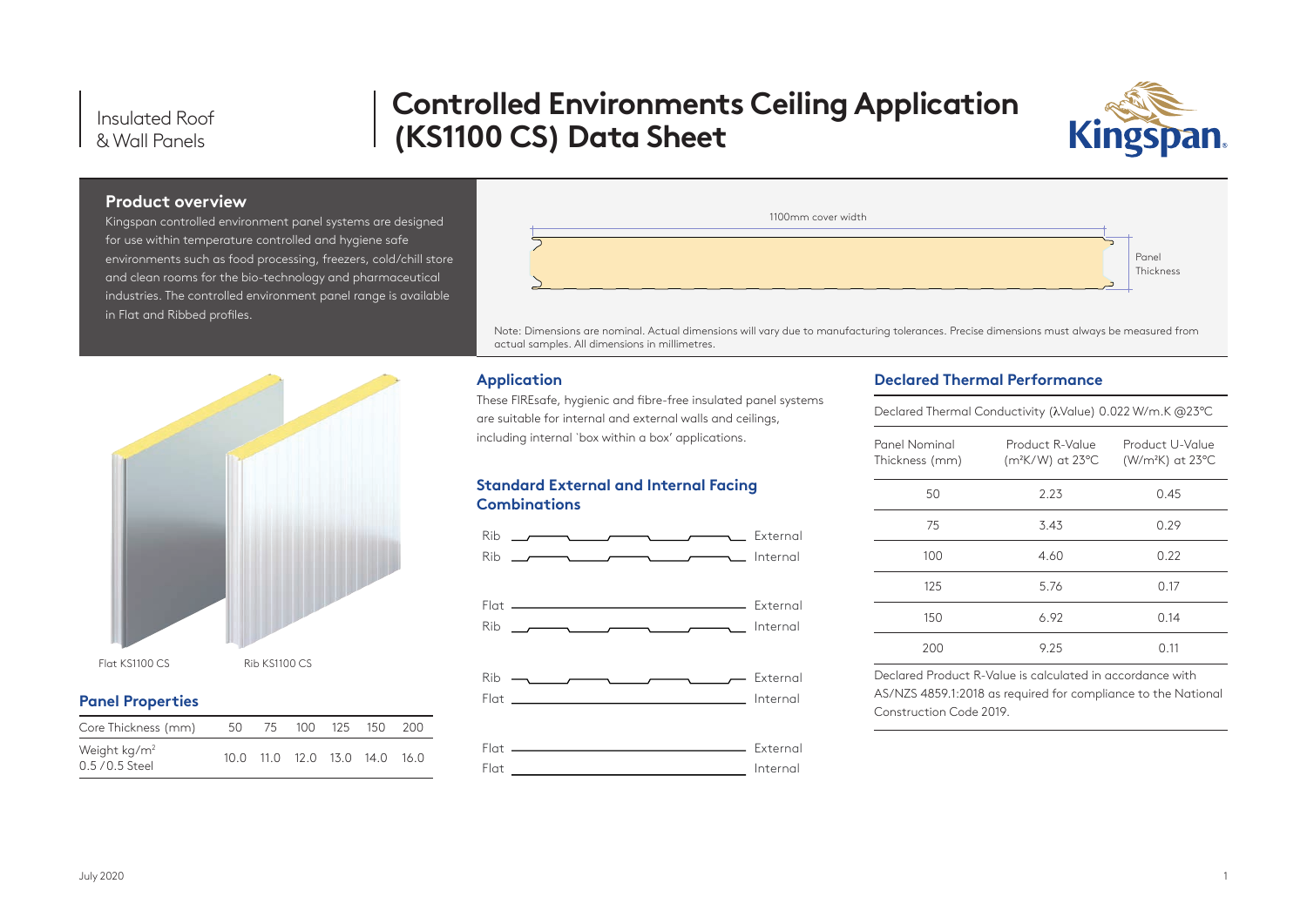# **Controlled Environments Ceiling Application (KS1100 CS) Data Sheet**



# **Thermal Performance**

| Panel Nominal  | Total R-Value (m <sup>2</sup> K/W) |                          |  |  |  |  |  |  |  |
|----------------|------------------------------------|--------------------------|--|--|--|--|--|--|--|
| Thickness (mm) | Heat Flow Out<br>(Winter)          | Heat Flow In<br>(Summer) |  |  |  |  |  |  |  |
| 50             | 2.48                               | 2.34                     |  |  |  |  |  |  |  |
| 75             | 3.74                               | 3.50                     |  |  |  |  |  |  |  |
| 100            | 4.95                               | 4.62                     |  |  |  |  |  |  |  |
| 125            | 6.17                               | 5.74                     |  |  |  |  |  |  |  |
| 150            | 7.38                               | 6.86                     |  |  |  |  |  |  |  |
| 200            | 9.81                               | 9.09                     |  |  |  |  |  |  |  |

The R-Values shown are Total R-Values for the building element as required by the Energy Provisions of the National Construction Code, calculated in accordance with AS/ NZS 4859.2 2018. Controlled Environments panels is manufactured, tested and packaged in conformance with AS/NZS 4859.1:2018

# **Fire Performance**

When tested to AS/NZS 1530.3, Kingspan panels achieved the fire hazard results.

| Ignitability Index            |  |
|-------------------------------|--|
| Spread of Flame Index (SFI)   |  |
| Heat Evolved Index            |  |
| Smoke Development Index (SDI) |  |

The Kingspan Controlled Environments panels meets the requirements of the BCA Specification C1.10 AS 5637.1 as a Group 2 product, when tested to ISO 9705.

## **FM Panel System Approval**

Kingspan controlled environment panel systems are available with FM Global FMRC 4880 Approved Unlimited Height and FM Global 4881 Approved Class 1 Exterior Wall System Certifications.

# **Fire Credentials Results**

 $AC1530.4/BC174.22: 1007 Cl_{71122} 0.1097$ 

| AUIJJU. <del>4</del> /DJ4/0-ZZ.170/ Cluuse 7 (Celling) |                     |                      |                                           |  |  |  |  |  |  |  |
|--------------------------------------------------------|---------------------|----------------------|-------------------------------------------|--|--|--|--|--|--|--|
| Thickness<br>(mm)                                      | Integrity<br>(mins) | Insulation<br>(mins) | Kingspan model<br>specification<br>number |  |  |  |  |  |  |  |
| 100                                                    | 58                  | 32                   | KSFW 05                                   |  |  |  |  |  |  |  |
| 125                                                    | 58                  | 32                   | KSFW 05                                   |  |  |  |  |  |  |  |
| 150                                                    | 58                  | 32                   | KSFW 05                                   |  |  |  |  |  |  |  |
| 200                                                    | 148                 | 67                   | KSFW08                                    |  |  |  |  |  |  |  |

Notes: Specifications available on request.

Fire tests on building materials and structures.

Methods for determination of the fire resistance of non-loadbearing elements of construction Clause 9: Determination of the fire resistance of ceiling membranes.

# **Biological**

Kingspan Controlled Environment Ceiling panels are normally immune to attack from mould, fungi, mildew, and vermin. No urea formaldehyde is used in the construction, and the panels are not considered deleterious.

## **Acoustic Performance**

For sound transmission reduction, Kingspan panels typically have a single figure weighted sound reduction index (SRI) of Rw = 24dB. For specific acoustic solutions contact Kingspan Technical Services.

| Frequency (Hz) | SRI (dB) |
|----------------|----------|
| 63             | 13       |
| 125            | 17       |
| 250            | 21       |
| 500            | 26       |
| 1000           | 26       |
| 2000           | 26       |
| 4000           | 42       |
| 8000           | 52       |
| Rw             | 24       |

# **Available Lengths**

| $2.0m - 13.7m$    |
|-------------------|
| $13.7m - 16.1m$   |
| $0.5m - 1.99m$    |
| 12.0 <sub>m</sub> |
| 11.8m             |
|                   |

Notes: \* Additional costs and transport restrictions will apply for non– standard lengths.

# **Internal Ceiling Spans**

| Core Thickness (mm) 50 75 100 125 150 200 |  |                          |  |  |
|-------------------------------------------|--|--------------------------|--|--|
| Ceiling Span (m)*                         |  | 3.0 4.6 6.1 7.5 8.8 10.6 |  |  |

Notes: \* Typical spans for ceilings with no temperature difference across the panels. For other temperatures or internal conditions contact Kingspan. Imposed loads are in accordance with the requirements of AS/NZS 1170.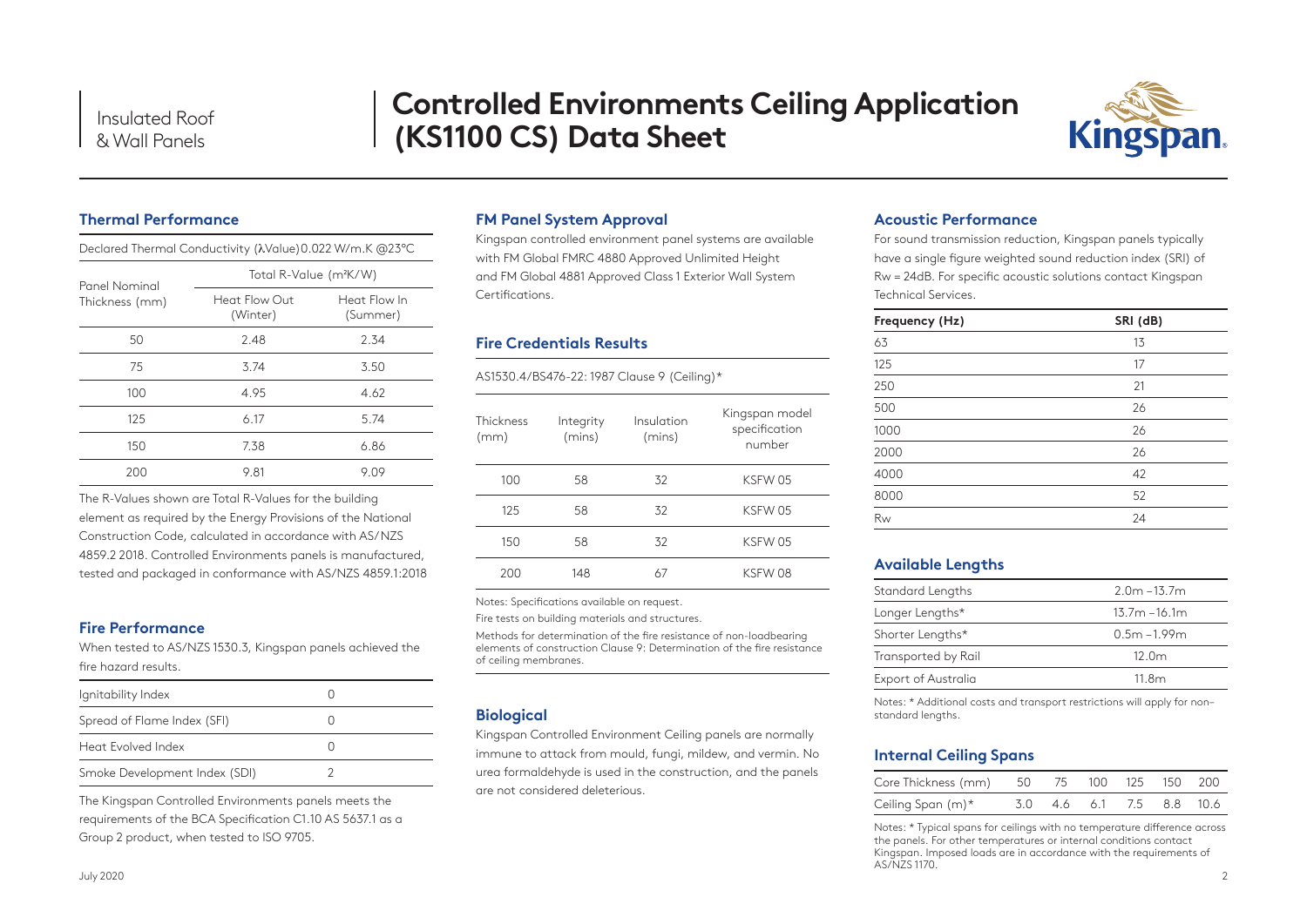Insulated Roof & Wall Panels

# **Controlled Environments Ceiling Application (KS1100 CS) Data Sheet**



## **Internal Wall and Ceiling Spans**

**Internal wall spans are based on the following:**

Pressure or Suction Load of 0.3kN/m2. Temperature difference across the panel is 0º. Deflection limit L/100 short term.

#### **Internal ceiling spans are based on the following:**

Imposed load of either 0.25kN/m2 or a 1 .4kN concentrated load as per ASl 170.1:2002. Imposed loads are taken as short term only. Temperature difference across the panel is 0º. Deflection limit L/200 short term and L/100 long term.

#### **General**

Spans have been calculated using methods described in AS1170 as well as EN14509:2006 – 'Self-supporting double skin metal faced insulating panels - Factory made products'. For all other temperature differential situations, please contact Kingspan Technical Services.



## **Panel Rebate**

For panel wall to ceiling and wall to wall junctions, panels can be manufactured with a rebate cut to one side at one end if required (refer to order forms).

## **Dimension B**

The depth will be 50% of the panel thickness (i.e. for 100mm panel = 50mm).

## **Dimension C**

The depth can be 50mm; 75mm; 100mm; 125mm; 150mm and 200mm.



Note: Rebates are subject to Kingspan manufacturing tolerances. Details available upon request.

## **Panel Joint**

The tongue and groove joint achieves excellent thermal performance. The panel side joint can accommodate vapour or hygiene safe seals.

# **Packing**

## **Standard Packing**

KS1100 CS panel systems are stacked horizontally. The entire pack is shrink wrapped. The number of panels in each pack depends on panel length, weight and thickness. Typical pack height is 1200mm.

## **Delivery**

All deliveries (unless indicated otherwise) are by flatbed road transport to project site. Off loading is the responsibility of the client. Export orders are transported in shipping containers.

## **Materials and Coatings**

## **Internal liner and external sheet**

Substrate to be 0.50mm thick Z275 Zincform G300S coated steel to AS1397.

## **Coating**

Antibacterial White – 25 microns thick specifications available on request.

Note: For other colours and coatings, please contact your local Area Sales Manager.

## **Insulation Core**

The core of KS1100 CS is an environmentally sustainable PIR insulation which is non-deleterious with zero Ozone Depletion Potential (ODP).

Supplied in thicknesses of 50, 75, 100, 125, 150 and 200 mm the rigid PIR insulation is closed cell and CFC/HCFC free.

The auto adhesive properties of the core bond and the internal and external panel faces together control the panel thickness achieved during manufacture.

## **Accreditations**